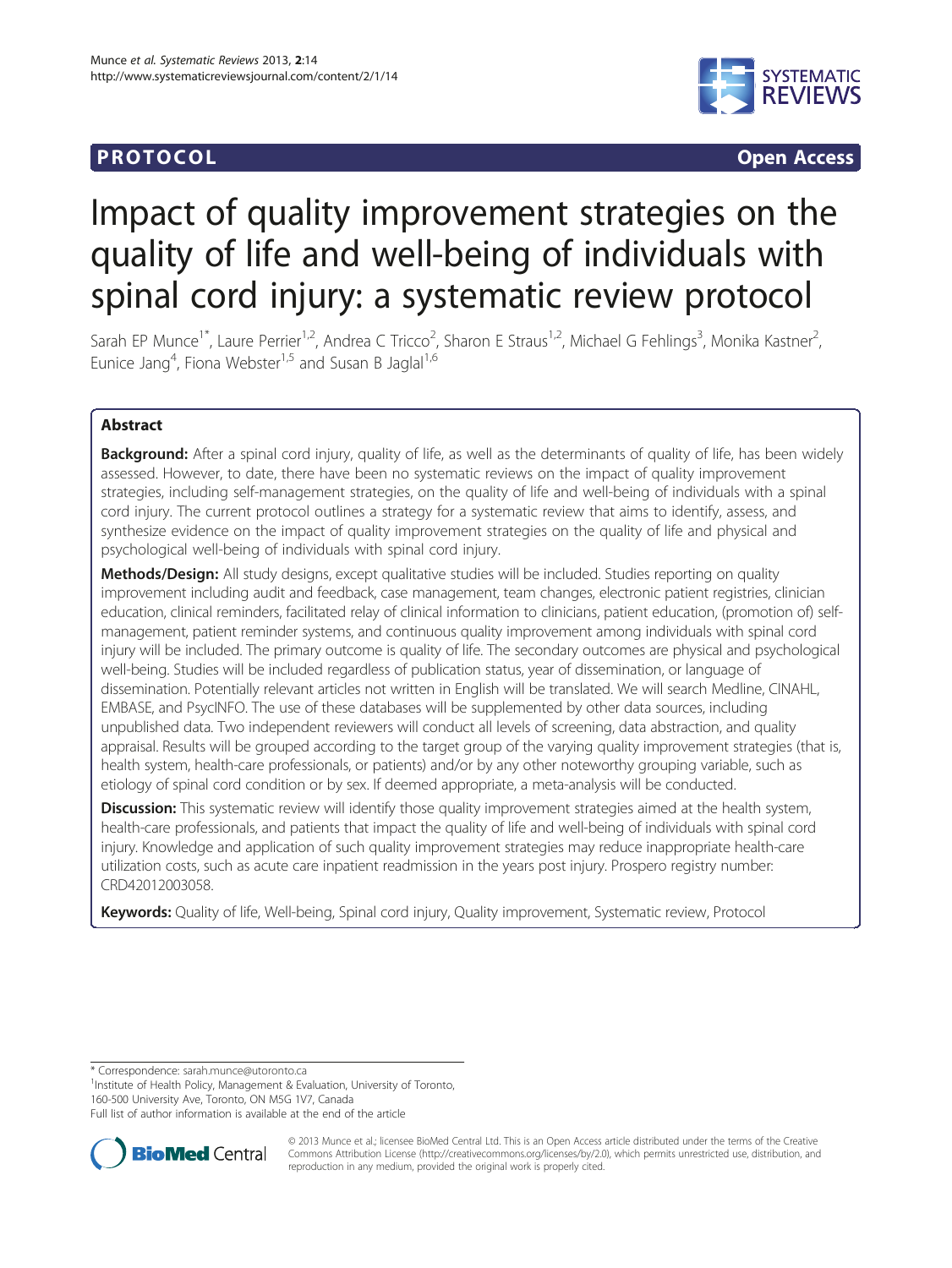## Background

A spinal cord injury (SCI) results in a number of motor, sensory, and autonomic impairments. It predisposes individuals to multisystem dysfunction, leading to an increased likelihood of a range of related secondary complications [\[1](#page-3-0)-[4](#page-3-0)], defined as medical consequences that can cause functional limitations. Common secondary health complications after SCI include pressure ulcers, urinary tract infections, bowel problems, fractures, chronic pain, and depressive disorders [\[5](#page-3-0)]. Despite the fact that many of these complications are amenable to treatment and/or prevention, secondary complications represent a significant burden at both the health system and individual level [[6](#page-3-0)-[8\]](#page-3-0).

As a result of secondary complications, individuals with a SCI have greater rates of contact with the healthcare system than the general population, and also have multiple rehospitalizations throughout their lifetime. For example, Dryden and colleagues (2004) [[9\]](#page-3-0) found that compared with a control group, individuals with a SCI required 30 more hours of home-care services, were 2.7 times more likely to have physician contact, spent 3.3 more days in hospital, and were rehospitalized 2.6 times more often. Rehospitalization following SCI has been studied in a number of countries including the United States (US), Britain, Australia [\[10](#page-3-0)], the Netherlands [\[11](#page-3-0)], Italy [[12\]](#page-3-0), and Turkey [\[4](#page-3-0)]. These studies have reported that approximately one-third of persons with a traumatic SCI will be rehospitalized each year [[13\]](#page-3-0). More recently, our team reported a similar readmission rate of 27.5% one year after initial acute care discharge among individuals with traumatic SCI in Ontario. Secondary complications, including musculoskeletal, respiratory, gastrointestinal, and urological disorders, were the main reasons for readmission [\[14\]](#page-3-0). A large number of visits to family physicians and physiatrists has also been reported [[15](#page-4-0)]. We concluded that the high rate of physician and specialist utilization, emergency department visits, and hospital readmissions, indicate that current care practices are not managing or preventing secondary complications adequately. We suggested that future research is required on strategies that can be implemented to improve the longterm quality of care for individuals with traumatic SCI  $|14,15|$  $|14,15|$  $|14,15|$  $|14,15|$ .

At the individual level, secondary complications related to a SCI also intensify the experience of disability for people with a SCI by negatively impacting on quality of life including long-term health, productivity/ employment, social participation, dignity, mobility, and independence [\[7](#page-3-0)]. People with a SCI tend to report fewer feelings of well-being, on average, than non-disabled persons; score lower on physical, mental, and social health, and in other domains of life that people consider important to life quality [\[16-18](#page-4-0)]. Thus, quality of life and wellbeing, and their determinants, have become important outcomes in SCI research and have been widely assessed [\[19-21](#page-4-0)]. In a recent systematic review of associations between psychological factors and quality of life, van Leeuwen and colleagues (2012) [\[22](#page-4-0)] determined that self-efficacy and self-esteem are consistently related to a better quality of life. As such, they suggested that self-management strategies, counseling, or cognitive behavioral therapy may be useful approaches for improving quality of life in this population. However, to date, no systematic reviews exist on the impact of quality improvement (QI) strategies, (including self-management strategies), on the quality of life and the physical and psychological well-being of individuals with an SCI. Thus, the current protocol outlines a strategy for a systematic review that aims to identify, assess, and synthesize evidence on the impact of QI strategies on the quality of life and the physical and psychological well-being of individuals with a SCI.

## Methods/Design

This protocol is informed by the guidelines from The Cochrane Collaboration [[23](#page-4-0)] and the final report will conform to the Preferred Reporting Items for Systematic Reviews and Meta-Analyses [[24\]](#page-4-0). This protocol was registered with the Prospero database (registration number CRD42012003058).

#### Eligibility criteria

Studies will be eligible if they examine a predefined list of QI strategies for adults  $(\geq 18$  years of age) with a spinal cord injury. Quality improvement strategies will include those targeted at health systems (for example, team changes), health-care professionals (for example, professional reminders), or patients (for example, reminders). Specific strategies will include audit and feedback, case management, team changes, electronic patient registries, clinician education, clinical reminders, facilitated relay of clinical information to clinicians, patient education, (promotion of) self-management, patient reminder systems, and continuous QI. This list of QI strategies has been previously identified through other systematic reviews and meta-analyses as important (namely, Shojania et al., 2006; Tricco et al., 2012) [[25,26\]](#page-4-0). Outcomes of interest will be quality of life (primary), and physical and psychological well-being (secondary). For the purposes of this review, quality of life is operationalized as an individual's perception of his or her position in life in the context of the culture and value systems in which he or she lives and in relation to his or her goals, expectations, standards, and concerns [\[27\]](#page-4-0). Well-being is defined as 1) a subjective or objective perception of improvement in physical health or of symptoms related to SCI or to side effects of treatment; and/or 2) a subjective or objective perception of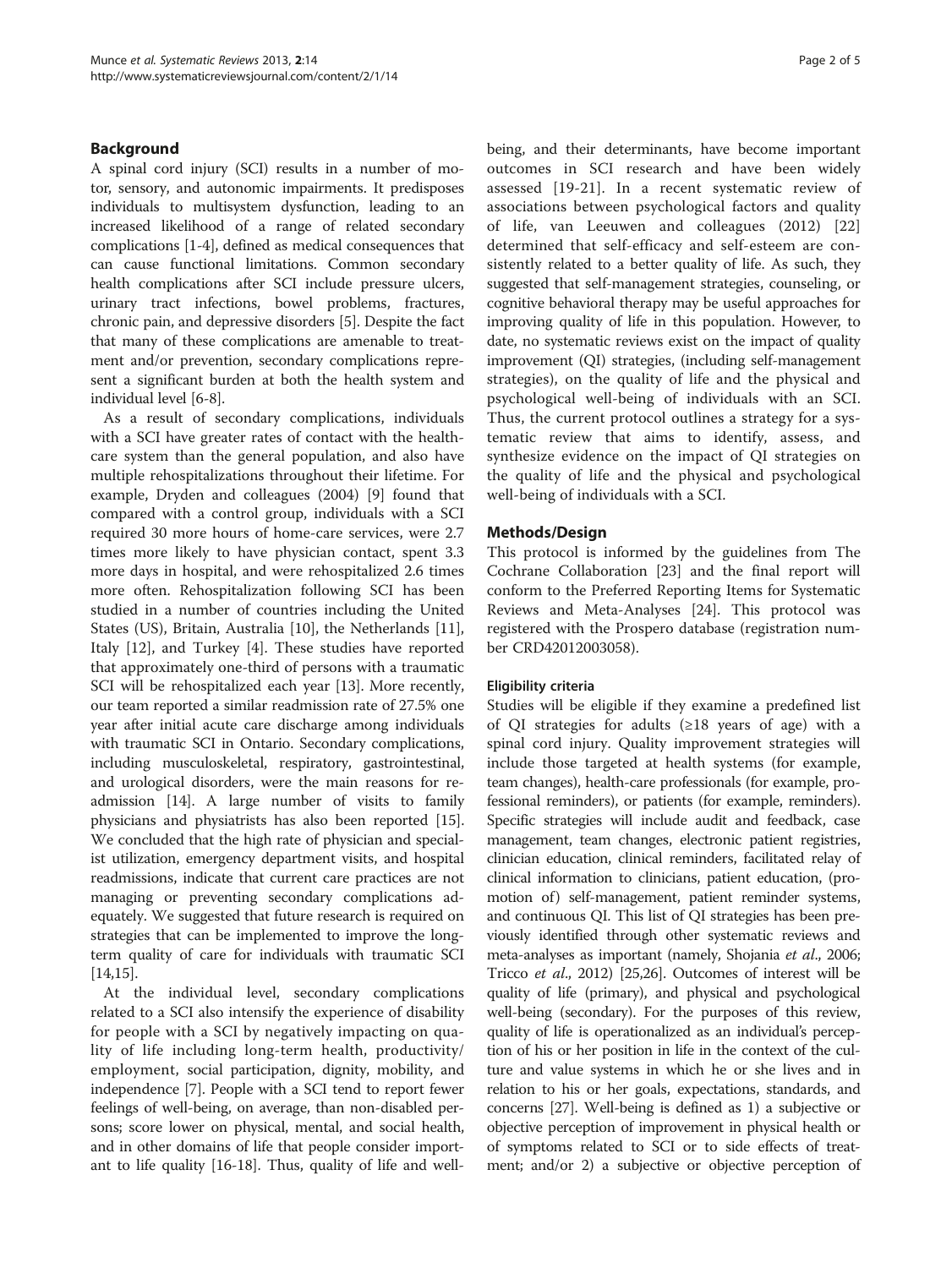improvement of psychological functioning [\[27\]](#page-4-0). To be included in the analysis, studies must report on quality of life as measured by validated scales, classifications, and measurement systems (for example, the Short-Form-36 (SF-36) or the Individual Quality of Life Interview). To capture physical well-being, studies reporting on the occurrence or severity of secondary complications, including autonomic dysreflexia, pressure ulcers, urinary tract infections, pneumonia, hypotension, bowel problems, deep vein thrombosis (in the legs or lungs), fractures, and chronic pain [[5\]](#page-3-0), will be included. Since health-care utilization, including physician and specialist utilization, emergency department visits, and hospital readmissions, is often associated with these secondary complications [[14](#page-3-0)[,15](#page-4-0)], we will also include studies that report on these outcomes. Finally, studies will be included if they report on psychological well-being as measured by validated and specific standardized impairment, distress, or psychological scales (for example, the Center for Epidemiologic Studies Depression Scale (CESD) [\[28\]](#page-4-0) or the Hospital Anxiety and Depression Scale (HADS) [\[29\]](#page-4-0)). Our systematic review will include experimental studies (including randomized controlled trials, quasi-randomized trials, and controlled clinical trials), quasi-experimental studies (including interrupted time series and controlled before and after studies), and observational studies. Studies will be included regardless of publication status, year of dissemination, or language of dissemination. Potentially relevant articles not written in English will be translated. However, a bias towards published studies and English-language materials may still be likely.

## Information sources and literature search

Literature search strategies will be developed using medical subject headings (MeSH) and text words related to QI strategies in the management of spinal cord injury. Studies will be identified by searching Medline (OVID interface, 1947 onwards), CINAHL (EBSCO interface, 1981 onwards), EMBASE (OVID interface, 1946 to present), and PsycINFO (OVID interface, 1806 onwards). The search strategy for Medline can be found in Additional file [1](#page-3-0). In addition to the electronic databases, grey literature (that is, unpublished and difficult to locate material) will be searched. Unpublished material will be identified by searching the websites of relevant organizations (for example, Christopher & Dana Reeve Foundation, Rick Hansen Institute), the Dissertations and Theses database, and searching for relevant abstracts from conference proceedings via the Conference Papers Index (for example, the International Spinal Cord Society's conferences). A hand search of the reference lists from 1990 to the present from reviews and selected articles from relevant journals (for example, Spinal Cord, Disability & Rehabilitation, and Journal of Healthcare Management) will be made to ensure a complete search. Finally, experts in the field of SCI (including one of the authors, MGF) will be contacted and consulted in order to ensure that all relevant data is obtained. An experienced information specialist (LP) will conduct all of the literature searches.

### Study selection process

To increase the reliability of screening by the reviewers, a pilot test of a predefined screening form based on the eligibility criteria described above (that is, section 2.1) on a random 1% sample will be performed prior to this process in order to increase reliability. The kappa statistic will be calculated to determine the inter-rater agreement for study inclusion [\[30\]](#page-4-0). If necessary, the inclusion and exclusion criteria will be clarified to promote the consistent application of the selection criteria (for example, to ensure the reviewers are aware of what qualifies as a QI strategy). Two reviewers will independently screen the titles and abstracts identified by the literature search for inclusion using the screening form (level 1 screening). The full text of potentially relevant articles will then be obtained and screened to determine final inclusion (level 2 screening). Discussion or the involvement of a third reviewer who is knowledgeable in the research area will be available to resolve discrepancies. Studies excluded during the screening phase will be recorded along with the reason(s) for exclusion.

## Data items and data collection process

Abstracted data will include study characteristics (for example, author names, year of publication, country of study, study design, and sample size), participant characteristics (for example, etiology of SCI (that is, traumatic or nontraumatic), mean age, and level of impairment), and outcome results (for example, specific scale/measure of quality of life, specific scale/measure of psychological well-being, measurement of depressive symptoms, and social support).

As in the study selection process, a data abstraction form will be pilot tested, standardized, and modified if poor agreement is observed. For example, any wording on the form that may be contributing to poor agreement will be reviewed and modified, as necessary. Two reviewers will independently abstract all of the data, and a discussion or the involvement or a third reviewer will resolve discrepancies.

## Methodological quality/risk of bias appraisal

Standardized quality assessment tools will be used to determine the methodological quality and the risk of bias of the included studies. We will use the Cochrane Risk of Bias Tool for randomized controlled trials [[23\]](#page-4-0); the Cochrane Effective Practice and Organisation of Practice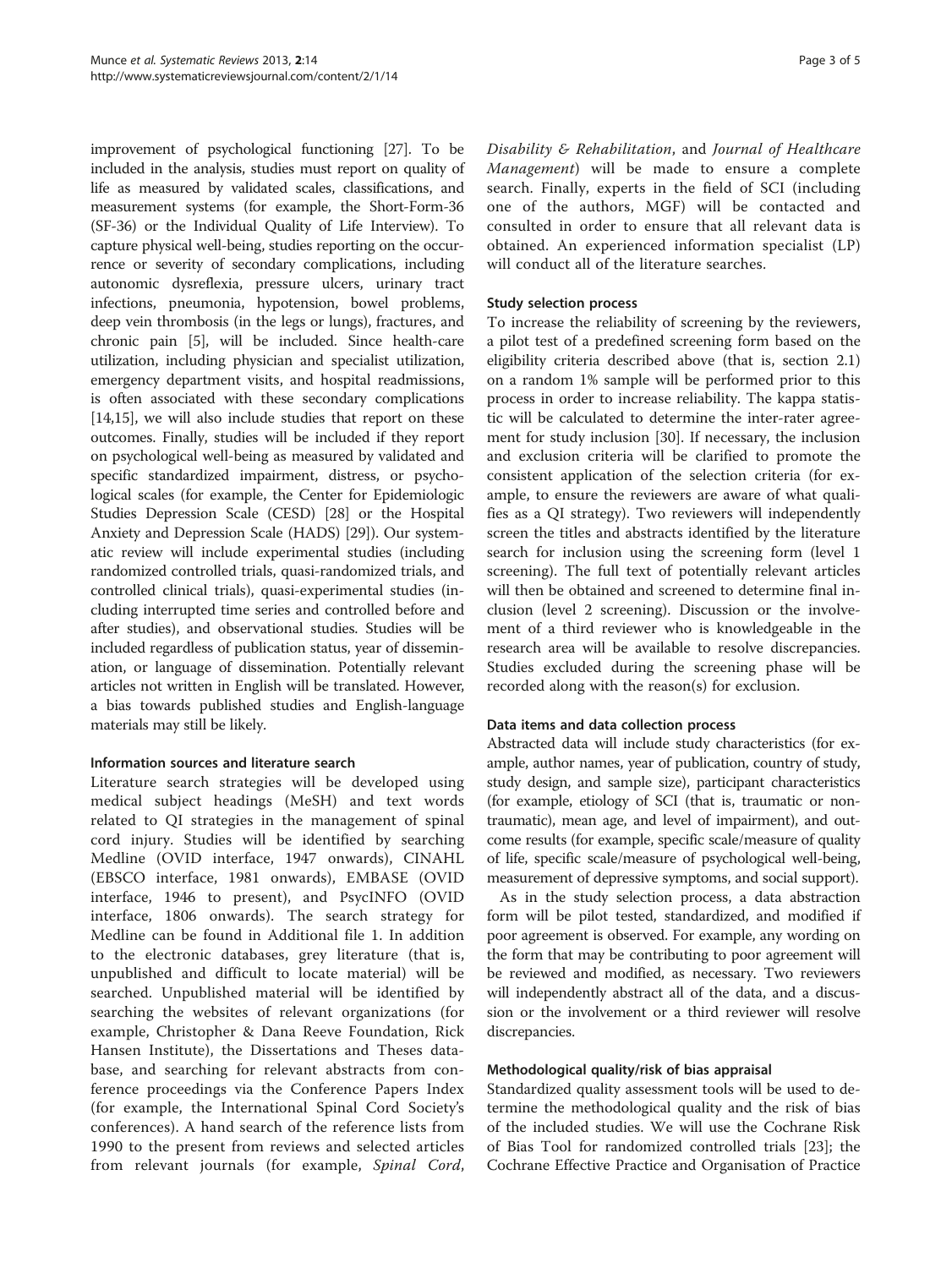<span id="page-3-0"></span>Risk of Bias Tool [[31\]](#page-4-0) for controlled clinical trials, interrupted time series, and controlled before-after studies; and the Newcastle-Ottawa Scale [[32\]](#page-4-0) for cohort studies and case control studies.

#### Synthesis of included studies

The results of the systematic review will be summarized descriptively. Results will be grouped according to the target group of the varying QI strategies (that is, health system, health-care professionals, or patients) and/or by any other noteworthy grouping variable (for example, by etiology of spinal cord condition and/or by sex). If low statistical (for example,  $I^2 < 60\%$ ) [\[33](#page-4-0)], methodological, and clinical heterogeneity is observed, a random effects meta-analysis will be conducted [[34\]](#page-4-0). The mean difference will be used for continuous outcomes (for example, the SF-36 quality of life scale) and the relative risk will be used for dichotomous outcomes (for example, the Composite International Diagnostic Interview Short Form (CIDI-SF) [[35\]](#page-4-0); depression (yes/no)). All analyses will be conducted in Review Manager Version 5.1 (available at<http://ims.cochrane.org/revman>).

## **Discussion**

An appropriate knowledge translation strategy will be implemented at the conclusion of the review. For example, the results of the systematic review will be presented at relevant meetings locally, nationally (for example, at the National Spinal Cord Injury Conference), and internationally (for example, at the International Spinal Cord Society Conference) and published in a peer-reviewed journal so that results are available to the appropriate academic and clinical audiences. The findings will also be disseminated through the newsletters (print and on-line) of interested organizations, such as the Ontario Neurotrauma Foundation and Spinal Cord Injury Canada. Lastly, partnerships with local clinical programs (for example, rehabilitation programs) and/or research initiatives (for example, the Participation and Quality of Life Toolkit) will be made to give timely and effective application of the research results.

This systematic review will identify those QI strategies aimed at the health system, health-care professionals, and patients that impact the quality of life and the physical and psychological well-being of individuals with a spinal cord injury. Knowledge and application of such QI strategies may reduce inappropriate health-care utilization costs, such as acute care inpatient readmission [[36\]](#page-4-0), in the years post injury.

## Additional file

[Additional file 1:](http://www.biomedcentral.com/content/supplementary/2046-4053-2-14-S1.pdf) Database: Ovid Medline (R) <1946 to July Week 2, 2012>, Ovid Medline (R) In-Process & Other Non-Indexed Citations <July 23, 2012>. (2011–2013).

#### Abbreviations

MeSH: Medical subject heading; QI: Quality improvement; SCI: Spinal cord injury.

#### Competing interests

The authors declare they have no competing interests.

#### Authors' contributions

SEPM, LP, ACT, SES, and SBJ contributed to the conception and design of the review. LP developed the search strategies. SEPM, LP, ACT, SES, and SBJ provided feedback on the protocol during its development. SEPM wrote the first draft, which was revised by LP, ACT, SES, MGF, MK, EJ, FW, and SBJ. SEPM registered the protocol. All authors read and approved the final draft.

#### Acknowledgements

Sarah Munce is funded by a Knowledge Translation Canada Student Fellowship award.

#### Author details

<sup>1</sup>Institute of Health Policy, Management & Evaluation, University of Toronto 160-500 University Ave, Toronto, ON M5G 1V7, Canada. <sup>2</sup>Li Ka Shing Knowledge Institute of St. Michael's Hospital, Toronto, ON, Canada. <sup>3</sup>Division of Neurosurgery, Department of Surgery, University of Toronto, Toronto, ON, Canada. <sup>4</sup> Department of Applied Psychology & Human Development Ontario Institute for Studies in Education, Toronto, ON, Canada. <sup>5</sup>Department of Family and Community Medicine, University of Toronto, Toronto, ON, Canada. <sup>6</sup> Department of Physical Therapy, University of Toronto, Toronto, ON, Canada.

#### Received: 12 October 2012 Accepted: 8 February 2013 Published: 22 February 2013

#### References

- 1. Berkowitz M: Assessing the socioeconomic impact of improved treatment of head and spinal cord injuries. J Emerg Med 1993, 11(1):63–67.
- 2. Savic G, Short DJ, Weitzenkamp D, Charlifue S, Gardner BP: Hospital readmissions in people with chronic spinal cord injury. Spinal Cord 2000, 38:371–377.
- 3. Cardenas DD, Hoffman JM, Kirshblum S, McKinley W: Etiology and incidence of rehospitalization after traumatic spinal cord injury: a multicenter analysis. Arch Phys Med Rehabil 2004, 85:1757–1763.
- 4. Paker N, Soy D, Kesiktaş N, Nur Bardak A, Erbil M, Ersoy S, Ylmaz H: Reasons for rehospitalization in patients with spinal cord injury: 5 years' experience. Int J Rehabil Res 2006, 29:71–76.
- 5. Noreau L, Proulx P, Gagnon L, Drolet M, Laramée MT: Secondary impairments after spinal cord injury: a population-based study. Am J Phys Med Rehabil 2000, 79:526–535.
- 6. Dryden DM, Saunders LD, Jacobs P, Schopflocher DP, Rowe BH, May LA, Yiannakoulias N, Svenson LW, Voaklander DC: Direct health care costs after traumatic spinal cord injury. J Trauma 2005, 59:443-449.
- 7. Post M, Noreau L: Quality of life after spinal cord injury. J Neurol Phys Ther 2005, 29(3):139–146.
- 8. Dorsett P, Geraghty T: Health-related outcomes of people with spinal cord injury – a 10 year longitudinal study. Spinal Cord 2008, 46:386–391.
- Dryden DM, Saunders LD, Rowe BH, May LA, Yiannakoulias N, Svenson LW, Schopflocher DP, Voaklander DC: Utilization of health services following spinal cord injury: a 6-year follow-up study. Spinal Cord 2004, 42:513–525.
- 10. Middleton JW, Lim K, Taylor L, Soden R, Rutkowski S: Patterns of morbidity and rehospitalisation following spinal cord injury. Spinal Cord 2004, 42:359–367.
- 11. Bloemen-Vrencken JH, de Witte LP, Post MW, Pons C, van Asbeck FW, van der Woude LH, van den Heuvel WJ: Comparison of two Dutch follow-up care models for spinal cord-injured patients and their impact on health problems, re-admissions and quality of care. Clin Rehabil 2007, 21:997–1006.
- 12. Franceschini M, Di Clemente B, Rampello A, Nora M, Spizzichino L: Longitudinal outcome 6 years after spinal cord injury. Spinal Cord 2003, 41:280–285.
- 13. Ivie CS 3rd, DeVivo MJ: Predicting unplanned hospitalizations in persons with spinal cord injury. Arch Phys Med Rehabil 1994, 75:1182–1188.
- 14. Jaglal SB, Munce SEP, Guilcher SJT, Couris CM, Fung K, Craven BC, Verrier M: Health system factors associated with rehosptialisations after